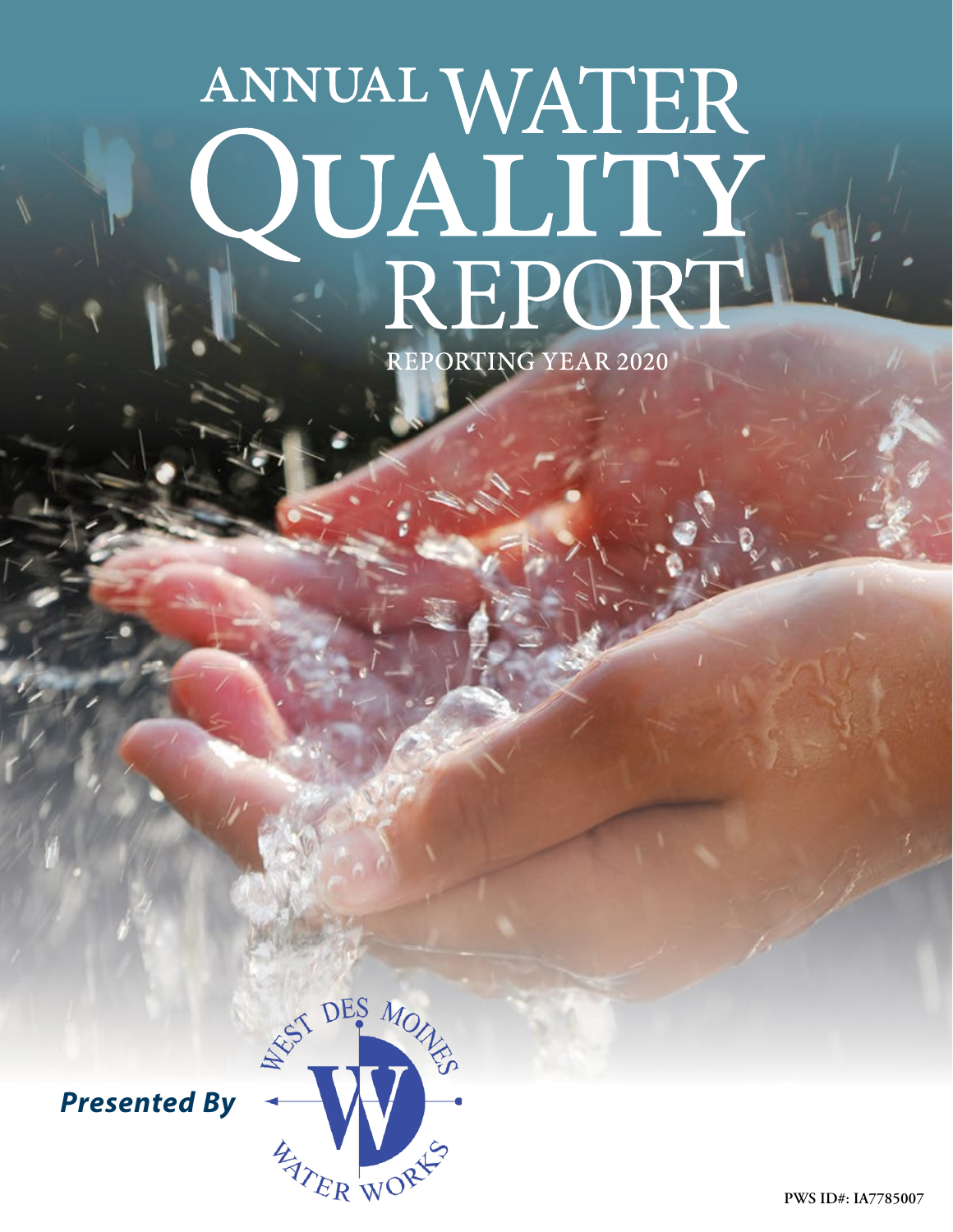# **Quality First**

Once again, we are pleased to present our annual water quality report covering all testing performed between January 1 and December<br>31, 2020. As in years past, we are committed to delivering the best-quality drinking water in meeting the challenges of new regulations, source water protection, water conservation, and community outreach and education, while continuing to serve the needs of all our water users. Thank you for allowing us the opportunity to serve you and your family.

We encourage you to share your thoughts with us on the information contained in this report. After all, well-informed customers are our best allies.

For more information about this report, or for any questions related to your drinking water, please call Mitch Pinkerton, Water Production Manager, at (515) 222-3465.

## **Important Health Information**

Nitrate in drinking water at levels above 10 ppm is a health risk for infants of less than six months of age. High nitrate levels in drinking water can cause blue baby syndrome. Nitrate levels may rise quickly for short periods of time because of rainfall or agricultural activity. If you are caring for an infant you should ask advice from your health-care provider.

Some people may be more vulnerable to contaminants in drinking water than the general population. Immunocompromised persons such as persons with cancer undergoing chemotherapy, persons who have undergone organ transplants, people with HIV/AIDS or other immune system disorders, some elderly, and infants may be particularly at risk from infections. These people should seek advice about drinking water from their health care providers. The U.S. EPA/CDC (Centers for Disease Control and Prevention) guidelines on appropriate means to lessen the risk of infection by *Cryptosporidium* and other microbial contaminants are available from the Safe Drinking Water Hotline at (800) 426- 4791 or<http://water.epa.gov/drink/hotline>.

# **Lead in Home Plumbing**

If present, elevated levels of lead can cause serious health prob-<br>lems, especially for pregnant women and young children. lems, especially for pregnant women and young children. Lead in drinking water is primarily from materials and components associated with service lines and home plumbing. We are responsible for providing high-quality drinking water, but we cannot control the variety of materials used in plumbing components. When your water has been sitting for several hours, you can minimize the potential for lead exposure by flushing your tap for 30 seconds to 2 minutes before using water for drinking or cooking. If you are concerned about lead in your water, you may wish to have your water tested. Information on lead in drinking water, testing methods, and steps you can take to minimize exposure is available from the Safe Drinking Water Hotline at (800) 426-4791 or at [www.epa.gov/safewater/lead](http://www.epa.gov/safewater/lead).

# **How Long Can I Store Drinking Water?**

The disinfectant in drinking water will eventually dissipate, even in a closed container. If that container housed bacteria prior to filling up with the tap water, the bacteria may continue to grow once the disinfectant has dissipated. Some experts believe that water can be stored up to six months before needing to be replaced. Refrigeration will help slow the bacterial growth.



West Des Moines water customers in the NW and SE portion of the city, noted in green, receive purchased water from the Des Moines Water Works. Areas in blue receive water produced from West Des Moines Water Works A.C. Ward Water Treatment Plant.

### **Where Does My Water Come From?**

West Des Moines Water Works obtains a portion of its<br>water from 17 shallow wells (all between 40 and 50<br>for due in the law were from the Broasen Birm Allmid feet deep) that draw water from the Raccoon River Alluvial Aquifer. Water is also obtained from four wells drilled into the much deeper Jordan Aquifer (2,500 feet deep). In addition, some West Des Moines water is purchased from the Des Moines Water Works (DMWW). This is treated and purified water from the Raccoon and Des Moines Rivers and, in certain locations, is blended with treated water from the West Des Moines Water Works. Approximately 25 percent of West Des Moines Water Works customers (see map) receive their water solely from the Des Moines Water Works.

# **Community Participation**

You are invited to participate in our public meetings and voice your concerns about your drinking water. The West Des Moines Water Works Board of Trustees typically meets at 4 p.m. on the third Wednesday of each month. Check [www.](http://www.wdmww.com) [wdmww.com](http://www.wdmww.com) for the most up-to-date meeting schedule.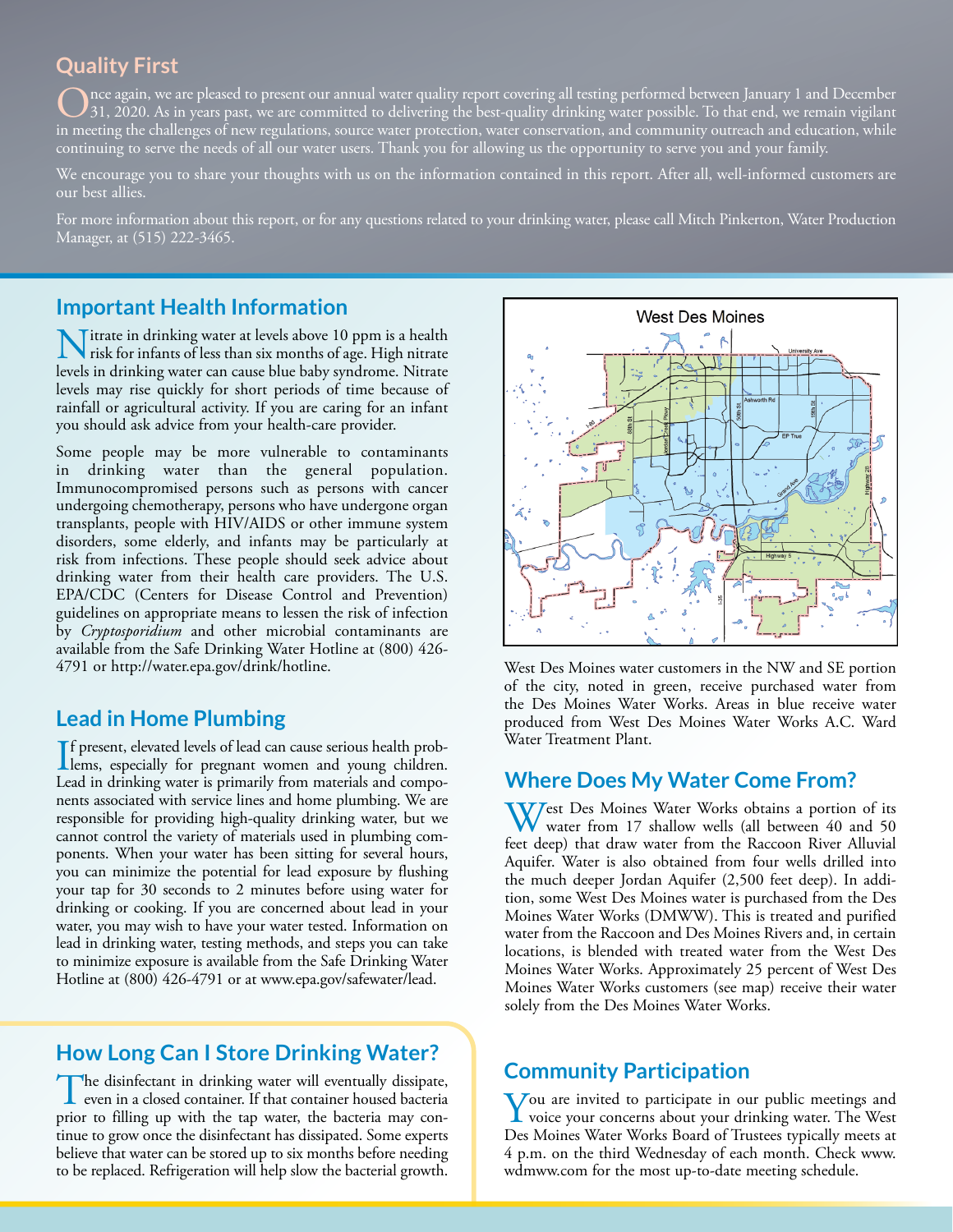### **Substances That Could Be in Water**

To ensure that tap water is safe to drink, the U.S. EPA prescribes regulations limiting the amount of certain contaminants in water provided by public water systems. U.S. Food and Drug Administration regulations establish limits for contaminants in bottled water, which must provide the same protection for public health. Drinking water, including bottled water, may reasonably be expected to contain at least small amounts of some contaminants. The presence of these contaminants does not necessarily indicate that the water poses a health risk.

The sources of drinking water (both tap water and bottled water) include rivers, lakes, streams, ponds, reservoirs, springs, and wells. As water travels over the surface of the land or through the ground, it dissolves naturally occurring minerals, in some cases, radioactive material, and substances resulting from the presence of animals or from human activity. Substances that may be present in source water include: Microbial Contaminants, such as viruses and bacteria, which may come from sewage treatment plants, septic systems, agricultural livestock operations, or wildlife; Inorganic Contaminants, such as salts and metals, which can be naturally occurring or may result from urban storm-water runoff, industrial or domestic wastewater discharges, oil and gas production, mining, or farming; Pesticides and Herbicides, which may come from a variety of sources such as agriculture, urban storm-water runoff, and residential uses; Organic Chemical Contaminants, including synthetic and volatile organic chemicals, which are by-products of industrial processes and petroleum production and may also come from gas stations, urban storm-water runoff, and septic systems; Radioactive Contaminants, which can be naturally occurring or may be the result of oil and gas production and mining activities.

For more information about contaminants and potential health effects, call the U.S. EPA's Safe Drinking Water Hotline at (800) 426-4791.

### **Water Stress**

Water stress occurs when the demand for water exceeds the amount available during a certain period, or when poor water quality restricts its use. Water stress causes deterioration of fresh-water resources in terms of quantity (aquifer over-exploitation, dry rivers, etc.) and quality (eutrophication, organic matter pollution, saline intrusion, etc.).

According to the World Resource Institute ([www.wri.org](http://www.wri.org)), the Middle East and North Africa remain the most water stressed regions on earth. However, several states in the western half of the U.S. are similarly experiencing extremely high levels of water stress from overuse. It is clear that even in countries with low overall water stress, individual communities within a country may still be experiencing extremely stressed conditions. For example, South Africa and the United States rank #48 and #71 on WRI's list, respectively, yet the Western Cape (the state home to Cape Town) and New Mexico experience extremely high stress levels.

There are undeniably worrying trends in water quality. But by taking action now and investing in better management, we can solve water issues before it is too late.

### **Water Main Flushing**

Distribution mains (pipes) convey water to homes, busi-nesses, and hydrants in your neighborhood. The water entering distribution mains is of very high quality; however, water quality can deteriorate in areas of the distribution mains over time. Water main flushing is the process of cleaning the interior of water distribution mains by sending a rapid flow of water through the mains.

Flushing maintains water quality in several ways. For example, flushing removes sediments like iron. Although iron does not pose health concerns, they can affect the taste, clarity, and color of the water. Additionally, sediments can shield microorganisms from the disinfecting power of chlorine, contributing to the growth of microorganisms within distribution mains. Flushing helps remove stale water and ensures the presence of fresh water with sufficient dissolved oxygen, disinfectant levels, and an acceptable taste and smell.

During flushing operations in your neighborhood, some shortterm deterioration of water quality, though uncommon, is possible. You should avoid tap water for household uses at that time. If you do use the tap, allow your cold water to run for a few minutes at full velocity before use, and avoid using hot water to prevent sediment accumulation in your hot water tank.

Please contact us if you have any questions or if you would like more information on our water main flushing schedule.

### **Source Water Assessment**

West Des Moines Water Works obtains its water from the sand and gravel of the Alluvial aquifer. The Alluvial aquifer was determined to be highly susceptible to contamination because the characteristics of the aquifer and overlying materials provide little protection from contamination at the land surface. The Alluvial wells will be highly susceptible to surface contaminants such as leaking underground storage tanks, contaminant spills, and excess fertilizer application.

West Des Moines Water Works also obtains its water from the sandstone and dolomite of the Cambrian-Ordovician Aquifer. The Cambrian-Ordovician aquifer was determined to have low susceptibility to contamination because the characteristics of the aquifer and overlying materials provide natural protection from contaminants at the land surface. The Cambrian-Ordovician wells will have low susceptibility to surface contaminants such as leaking underground storage tanks, contaminant spills, and excess fertilizer application.

Des Moines Water Works obtains water from one or more surface waters. Surface water sources are susceptible to sources of contamination or pollution within the Raccoon and Des Moines River watersheds. The lab test results for both utilities are listed in this report.

A detailed evaluation of our source water was completed by the Iowa Department of Natural Resources, and is available from the Water Operator at (515) 222-3465

West Des Moines Water Works obtains some of its water from another public water supply. It is a consecutive water supply, where an originating parent supply provides drinking water to one or more downstream supplies.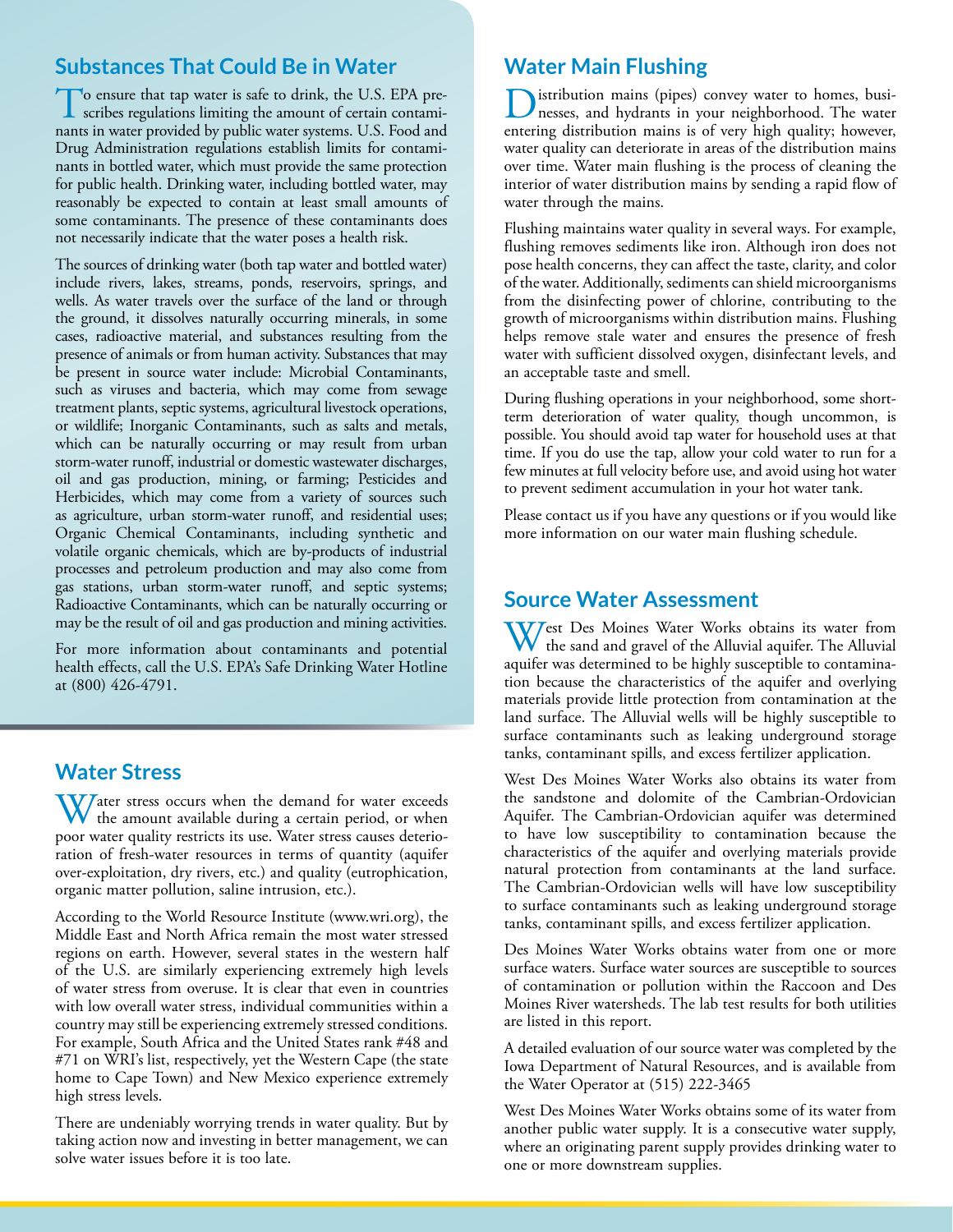# **Test Results**

Our water is monitored for many different kinds of substances on a very strict sampling schedule and, the water we deliver must meet specific health standards. Here, we only show those<br>substances that were detected in our drink. Our goal is to keep all detects below their respective maximum allowed levels.

The State recommends monitoring for certain substances less than once per year because the concentrations of these substances do not change frequently. In these cases, the most recent sample data are included, along with the year in which the sample was taken.

Total Coliform Bacteria are bacteria that are naturally present in the environment and are used as an indicator that other waterborne pathogens may be present, or that a potential pathway exists through which contamination may enter drinking water. In June of 2020, West Des Moines Water Works had one sample positive with no violations.

We participated in the 4th round of the U.S. EPA's Unregulated Contaminant Monitoring Rule (UCMR4) program by performing additional tests on our drinking water. UCMR4 sampling benefits the environment and public health by providing the U.S. EPA with data on the occurrence of contaminants suspected to be in drinking water in order to determine if U.S. EPA needs to introduce new regulatory standards to improve drinking water quality. Unregulated contaminant monitoring data are available to the public, so please feel free to contact us if you are interested in obtaining that information. If you would like more information on the U.S. EPA's Unregulated Contaminants Monitoring Rule, please call the Safe Drinking Water Hotline at (800) 426-4791.

| <b>REGULATED SUBSTANCES</b>                                                                                   |      |                |                |                                                                                           |                          |                                                        |                          |                                                           |                          |                  |                                                                                                                               |  |
|---------------------------------------------------------------------------------------------------------------|------|----------------|----------------|-------------------------------------------------------------------------------------------|--------------------------|--------------------------------------------------------|--------------------------|-----------------------------------------------------------|--------------------------|------------------|-------------------------------------------------------------------------------------------------------------------------------|--|
|                                                                                                               |      |                |                | <b>West Des Moines Water</b><br>Vorks A.C. Ward Municipal<br><b>Water Treatment Plant</b> |                          | <b>Des Moines Water Works</b><br><b>McMullen Plant</b> |                          | <b>Des Moines Water Works</b><br><b>Fleur Drive Plant</b> |                          |                  |                                                                                                                               |  |
| <b>SUBSTANCE</b><br><b>MCL</b><br><b>YEAR</b><br><b>MCLG</b><br>[MRDL]<br><b>SAMPLED</b><br>(UNIT OF MEASURE) |      |                | [MRDLG]        | <b>AMOUNT</b><br><b>DETECTED</b>                                                          | <b>RANGE</b><br>LOW-HIGH | <b>AMOUNT</b><br><b>DETECTED</b>                       | <b>RANGE</b><br>LOW-HIGH | <b>AMOUNT</b><br><b>DETECTED</b>                          | <b>RANGE</b><br>LOW-HIGH | <b>VIOLATION</b> | <b>TYPICAL SOURCE</b>                                                                                                         |  |
| <b>Alpha Emitters</b> (pCi/L)                                                                                 | 2020 | 15             | $\mathbf{0}$   | <b>NA</b>                                                                                 | <b>NA</b>                | NA                                                     | <b>NA</b>                | <b>NA</b>                                                 | <b>NA</b>                | N <sub>o</sub>   | Erosion of natural deposits                                                                                                   |  |
| Arsenic (ppb)                                                                                                 | 2020 | 10             | $\mathbf{0}$   | <b>NA</b>                                                                                 | <b>NA</b>                | NA                                                     | <b>NA</b>                | <b>NA</b>                                                 | <b>NA</b>                | No               | Erosion of natural deposits; Runoff from orchards; Runoff<br>from glass and electronics production wastes                     |  |
| <b>Atrazine</b> (ppb)                                                                                         | 2019 | $\overline{3}$ | $\overline{3}$ | <b>NA</b>                                                                                 | <b>NA</b>                | <b>NA</b>                                              | <b>NA</b>                | 0.1                                                       | <b>NA</b>                | No               | Runoff from herbicide used on row crops                                                                                       |  |
| cis-1,2-Dichloroethylene (ppb)                                                                                | 2020 | 70             | 70             | <b>NA</b>                                                                                 | <b>NA</b>                | <b>NA</b>                                              | <b>NA</b>                |                                                           | $1 - 1$                  | N <sub>o</sub>   | Discharge from industrial chemical factories                                                                                  |  |
| <b>Chlorine</b> (ppm)                                                                                         | 2020 | $[4]$          | $[4]$          | 1.0                                                                                       | $0.04 - 2$               | <b>NA</b>                                              | <b>NA</b>                | <b>NA</b>                                                 | <b>NA</b>                | No               | Water additive used to control microbes                                                                                       |  |
| <b>Combined Radium</b> (pCi/L)                                                                                | 2020 | 5              | $\mathbf{0}$   | <b>NA</b>                                                                                 | <b>NA</b>                | <b>NA</b>                                              | <b>NA</b>                | <b>NA</b>                                                 | <b>NA</b>                | N <sub>o</sub>   | Erosion of natural deposits                                                                                                   |  |
| <b>Fluoride</b> (ppm)                                                                                         | 2018 | $\overline{4}$ | 4              | 1.2                                                                                       | <b>NA</b>                | $0.92^{2}$                                             | $0.12 - 0.92^2$          | <b>NA</b>                                                 | <b>NA</b>                | No               | Erosion of natural deposits; Water additive, which promotes<br>strong teeth; Discharge from fertilizer and aluminum factories |  |
| Haloacetic Acids [HAAs] (ppb)                                                                                 | 2020 | 60             | <b>NA</b>      | 6                                                                                         | <b>NA</b>                | <b>NA</b>                                              | <b>NA</b>                | <b>NA</b>                                                 | <b>NA</b>                | No               | By-product of drinking water disinfection                                                                                     |  |
| <b>Nitrate</b> (ppm)                                                                                          | 2020 | 10             | 10             | 0.69                                                                                      | <b>NA</b>                | 7.38                                                   | $0.11 - 7.38$            | 5.66                                                      | $0.08 - 5.66$            | N <sub>o</sub>   | Runoff from fertilizer use; Leaching from septic tanks,<br>sewage; Erosion of natural deposits                                |  |
| <b>TTHMs</b> [Total]<br>Trihalomethanes] (ppb)                                                                | 2020 | 80             | <b>NA</b>      | 30                                                                                        | <b>NA</b>                | <b>NA</b>                                              | NA                       | <b>NA</b>                                                 | <b>NA</b>                | No               | By-product of drinking water disinfection                                                                                     |  |
| <b>Uranium</b> (ppb)                                                                                          | 2018 | 30             | $\mathbf{0}$   | <b>NA</b>                                                                                 | <b>NA</b>                | <b>NA</b>                                              | <b>NA</b>                | <b>NA</b>                                                 | <b>NA</b>                | No               | Erosion of natural deposits                                                                                                   |  |

# **Definitions**

**90th %ile:** The levels reported for lead and copper represent the 90th percentile of the total number of sites tested. The 90th percentile is equal to or greater than 90% of our lead and copper detections.

**AL (Action Level):** The concentration of a contaminant which, if exceeded, triggers treatment or other requirements which a water system must follow.

**MCL (Maximum Contaminant Level):** The highest level of a contaminant that is allowed in drinking water. MCLs are set as close to the MCLGs as feasible using the best available treatment technology.

**MCLG (Maximum Contaminant Level Goal):** The level of a contaminant in drinking water below which there is no known or expected risk to health. MCLGs allow for a margin of safety.

**MRDL (Maximum Residual Disinfectant Level):** The highest level of a disinfectant allowed in drinking water. There is convincing evidence that addition of a disinfectant is necessary for control of microbial contaminants.

**MRDLG (Maximum Residual Disinfectant Level Goal):** The level of a drinking water disinfectant below which there is no known or expected risk to health. MRDLGs do not reflect the benefits of the use of disinfectants to control microbial contaminants.

**NA:** Not applicable.

**ND (Not detected):** Indicates that the substance was not found by laboratory analysis.

**pCi/L (picocuries per liter):** A measure of radioactivity.

**ppb (parts per billion):** One part substance per billion parts water (or micrograms per liter).

**ppm (parts per million):** One part substance per million parts water (or milligrams per liter).